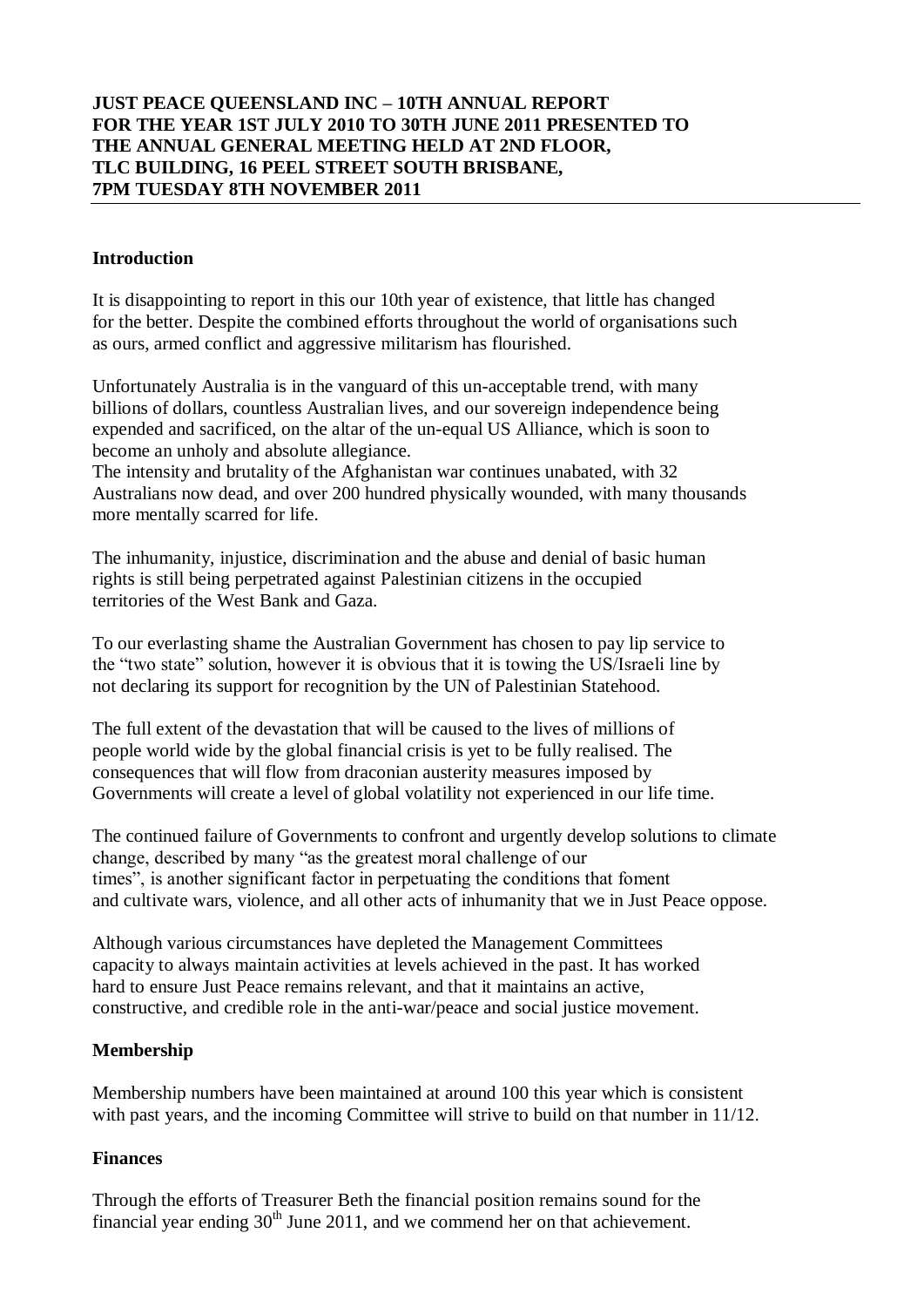Notwithstanding significant increased costs for postage, and an overall increase in other costs, the Committee is confident that with prudent management our financial position will be maintained in the 2011-12 financial year.

## **Sub Committees/Groups**

It is pleasing to report that our sub-committee "Just Peace for Palestine", has been very active in the organisation and conduct of effective campaigns and events around the Palestine/Israel conflict, and it is evident that it's commitment, enthusiasm, and efforts in pursuit of that cause will continue in 2011-12.

# **Affiliations – Networks**

Just Peace continued its support and participation in the International Day of Peace Alliance Inc this year through the stirling and dedicated efforts of Co-Convenor Annette and Secretary Frances.

Just Peace has maintained contact with the Queensland Nuclear Free Alliance and Peace Convergence through Annettes continued involvement with that organisation.

Links with the United Nations Association of Australia Qld Branch were maintained during the year due to Annettes position on its management committee.

Our good relationship with the Queensland Council of Unions has been maintained and we publicly acknowledge the encouragement and support provided to Just Peace by General Secretary Ron Monaghan and his team at the QCU.

Individual Unions have offered support and assistance to Just Peace in the campaign around the Israel/Palestine conflict, in particular we publicly acknowledge that given by the ETU, AMWU, QNU, through their State Secretaries Peter Simpson, Andrew Dettmer, and Beth Mohle.

Just Peace acknowledges with gratitude the continued support and the generous financial contributions made over many years by the Union of Australian Women.

Contact has been established and maintained with WILPF, MAPW, and other groups and kindred organisations that share similar aims and objectives as Just Peace.

As has been acknowledged in the past the leadership, dedication, and networking skills of Co-Convenor Annette has maintained and strengthened the profile and credibility of Just Peace as an anti-war/peace and social justice entity.

It is also acknowledged that Frances, Vicki, and Michael, have been active and effective networkers, in support of Annette's efforts in this area.

## **Communicaations**

Editor Adrian Pollock has produced two high quality editions of our newsletter "The Peace Issue" this year.

The Committee of Management is aware that Adrian expends much time and effort in producing the newsletter and that at times he takes leave from work to complete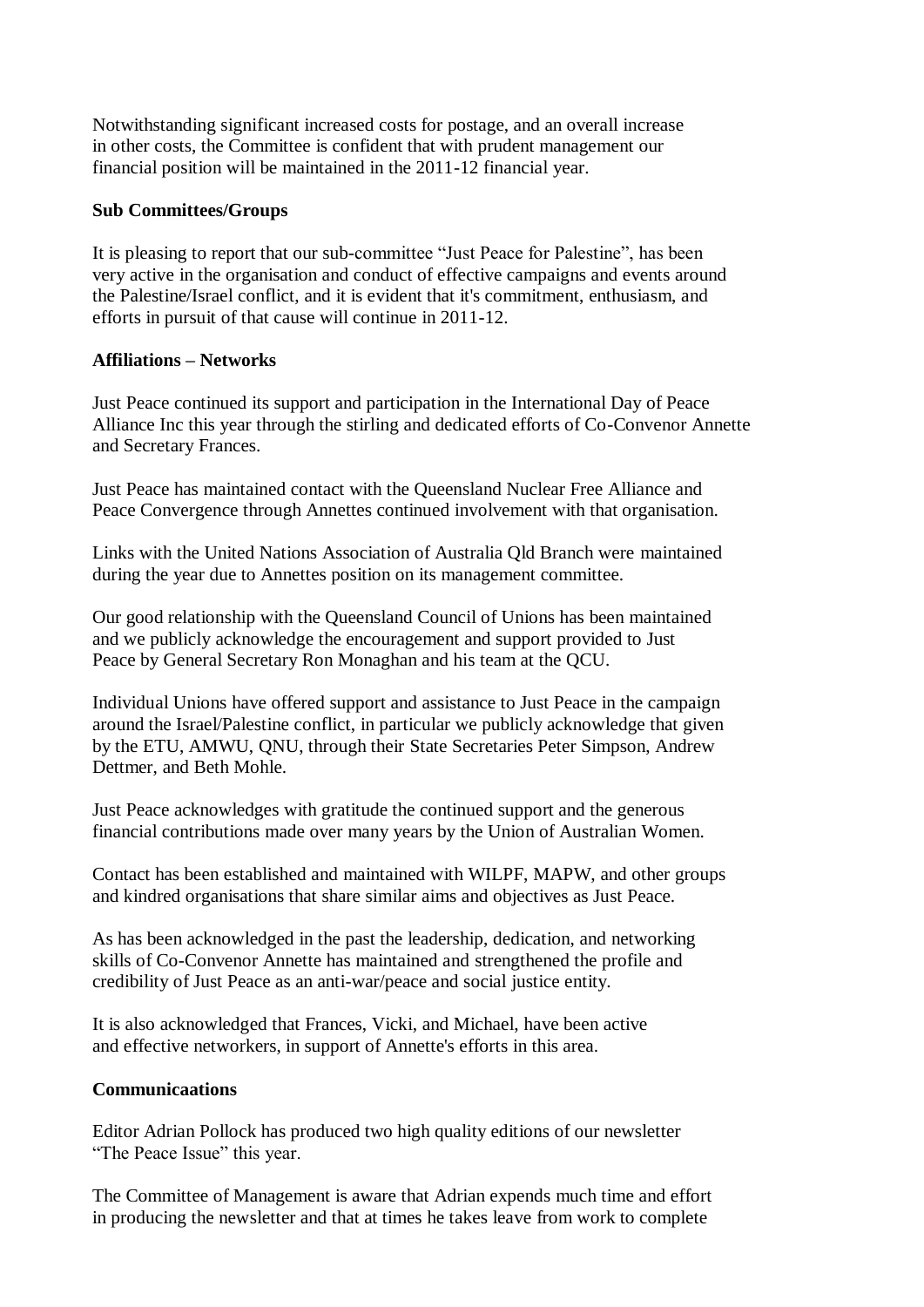the task. On behalf of members we express our sincere thanks.

It would not have been possible to print and distribute the (38) editions of "The Peace Issue", without the financial support, and practical physical assistance provided by our valued member Senator Claire Moore and her committed team.

On behalf of Just Peace members we say thanks to Claire and all of her team who have co-operated with and contributed to our cause through the printing of the newsletter, and in many other ways.

To Stephanie and Alastair Campion who continue to do a great job in keeping members informed on current events per medium of the E-Bulletin/Breaking News, and in the development and maintenance of our first class website we say thanks, your efforts are greatly appreciated.

Co-Convenor Annette has pursued every opportunity to issue media releases, give media interviews, and enhance contacts with community radio throughout the year.

# **Major Events/Activities 2010/2011**

Although the capacity of the Management Committee has been impeded by rest and recreation leave, illness, family and other commitments during the year it has still maintained a very busy schedule, for example;

- Australia Pacific Earth Charter + 10 Festival Peace & Sustainability Fair
- $\bullet$  5<sup>th</sup> Youth Peace Parliament
- Awareness Campaign Palestine/Israel Conflict in partnership with Trade Unions
- Attendance National Boycott Divestment and Sanctions Conference Melbourne
- 60 Letters to State and Federal politicians re US Bases on Australian soil
- 55 Letters to Federal politicians seeking Defence Force Budget Cuts
- Submission to the Public Environment Report on Joint Military Training Exercises at Shoalwater Bay
- Protest to the ABC re their ban on the showing of film "Hope in a Slingshot"
- Submission to the National Committee on Anzac Centenerary Celebrations
- Further representations to Government requesting withdrawal from Afghanistan
- Event King George Square focussing on Global Day of Action on Military Spending
- Article on plight of Palestinians, published in the Qld Nurses Journal
- Event in support of Mothers and Grandmothers of Japan following the Earthquake, Tsunami, and Nuclear Power disaster, and delivery of a statement to the Japanese Consul in Brisbane
- Participation in Nuclear Free Alliance seminar Saturday  $16<sup>th</sup>$  April
- Public Forum, "From Bahrain to Libya the Struggle for Peace and Democracy"
- Candlelight Vigil in support of the Gaza Freedom Flotilla

In addition to those activities listed above Just Peace generated prolific written representations to Federal and State Members of Parliament, and to organisations and individuals on matters of concern to our organisation. ( our sincere thanks to Secretary Frances for her efforts in that field)

The events/activities listed are but a brief snapshot of the matters dealt with, as there are many meeting attendances, E-Mails, Telephone contacts, and other activities related to Peace and Social Justice issues that the Management Committee was involved in.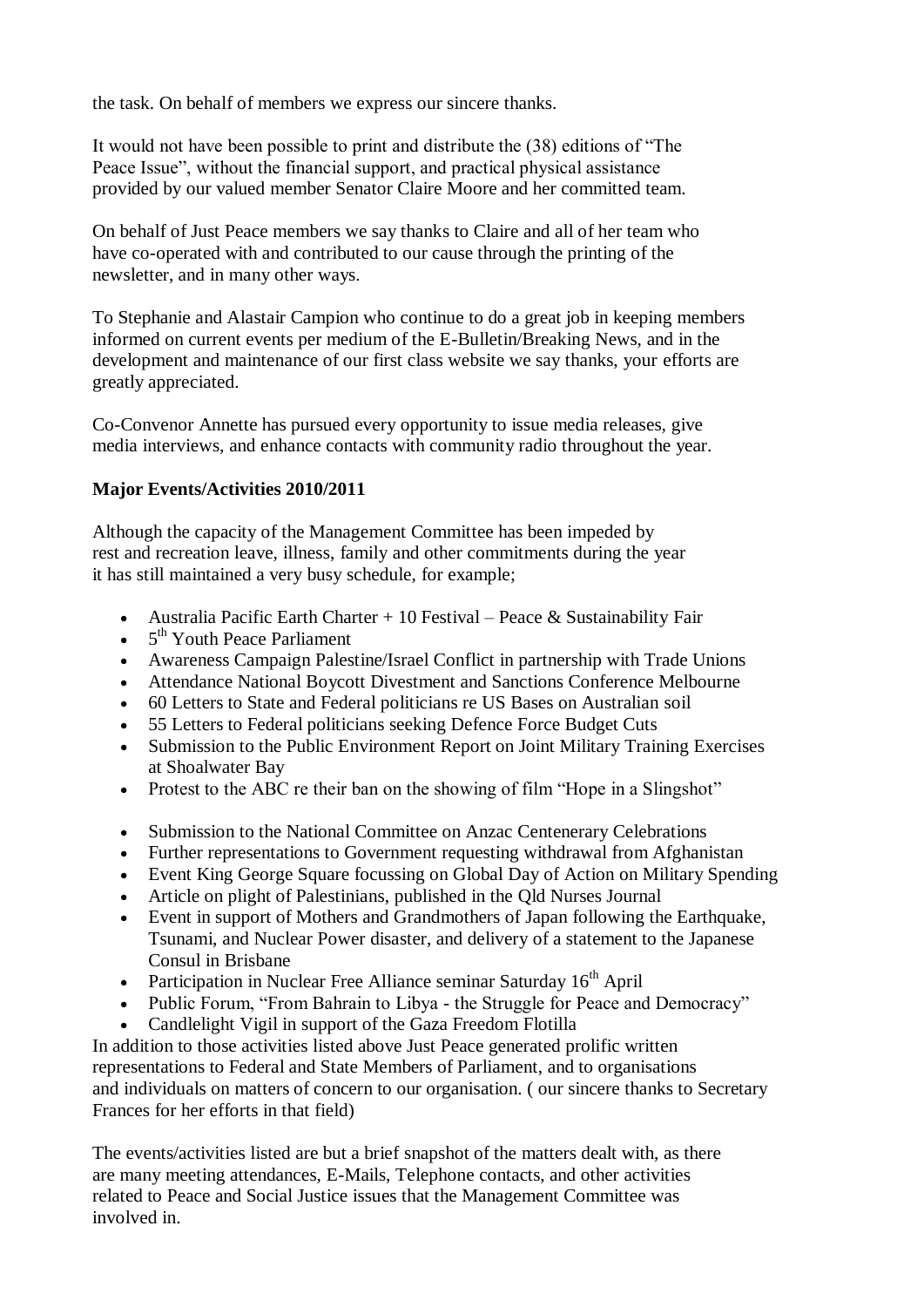Thanks to Vicki and Michael Henry for co-ordinating and managing Just Peace Stalls and Displays at various venues and events throughout the year.

# Meetings/Forums

The Committee of Management has met at least once a month in the past year.

There were a limited number of Public Forums held and every effort will be made to organise more in 2011-12, around issues of inteest and concern to members.

The Management Committee continues to hold monthly meetings on the  $2<sup>nd</sup>$  Tuesday of each month, at the TLC Building 16 Peel Street South Brisbane commencing at 7pm. Members are welcome and are invited to attend when possible.

Public Liability Insurance

Section 70 of the Associations Incorporation Act 1981, requires the Management Committee to consider at least annually whether there is a need to take out Public Liability Insurance.

The Act also requires the Management Committee to report to Members at the Annual General Meeting, the reasons for its decision.

This matter is the subject of a separate report to this meeting.

# **Acknowledgements**

The Management Committee would not be able to operate as effectively without the encouragement, support, and assistance, of individuals and organisations.

Therefore it wishes to give public recognition to the following;

- Senator Claire Moore and Staff
- Ron Monaghan, General Secretary OCU and Staff
- Union of Australian Women
- ETU, AMWU, QNU, and State Secretaries Peter Simpson, Andrew Dettmer, and Beth Mohle
- The Union Choir
- Kindred Organisations, and Individuals, who have supported Just Peace Events/Activities throughout the year
- Just Peace for Palestine sub-committee, and members who have donated money and who have assisted in various ways throughout the year.

# **Activities Since 30th June**

Since the end of the Financial Year the Committee of Management has been involved in a number of core issues of concern to Just Peace;

Meetings have been held with Ron Monaghan QCU, Beth Mohle QNU, Senator

Claire Moore, Senator Larissa Waters, on US Bases, Palestine's application to UN for recognition as a State

- Candlelight Vigil to express opposition to the 2011 Talisman Sabre exercises
- Support Hiroshima Day commemorations
- Hosted Inoue Miwako as guest speaker at JP Meeting, she is the grand-daughter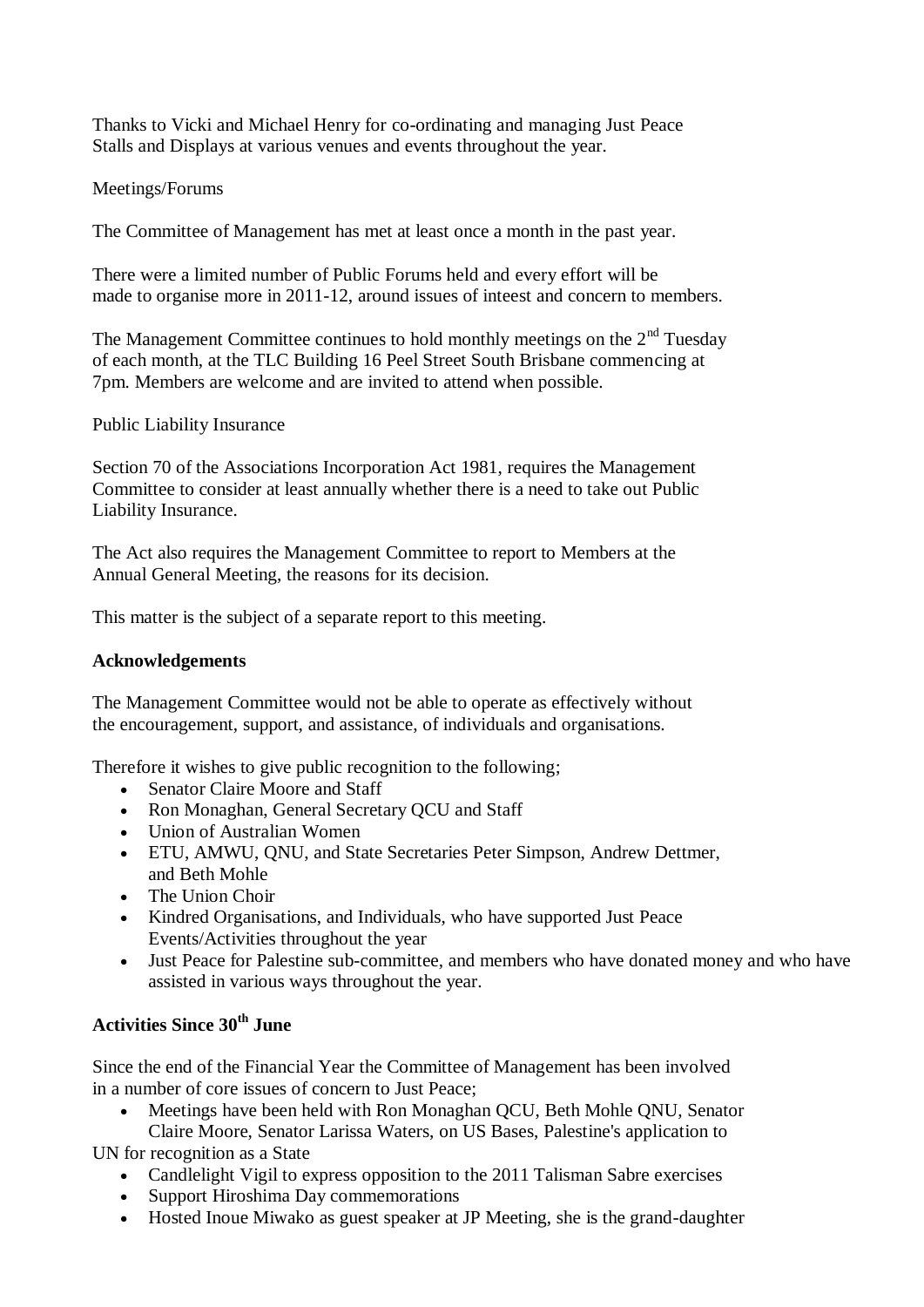of survivors of the Nagasaki bombing

- Conducted stalls over 5-6 weeks in City, to collect signatures on Petitions calling on the Australian Government to vote "YES" for Palestines bid for Statehood
- Conducted awareness vigils on same subject, adjacent to Queens Park, and the Parliamentary Precinct

 Meeting with Federal Minister for Defence Materiel J Clare in conjunction with attendance at Yeronga Community Cabinet meeting

- Just Peace delegation, as a part of 400 attending the Community Cabinet was able to ask 3 questions on issues which are the subject of ongoing representations
- Presentation to Brisbane Unitarians on history of Just Peace
- Public Forum with keynote speaker Miko Peled, son of an Israeli General
- 2 Skype/Phone hook-ups with Cluster Munition Coalition Australia
- Plan and organise our successful  $10^{th}$  Anniversary Dinner, held on  $28^{th}$  October

# **The Year Ahead**

As in past years the incoming Committee of Management, and the membership as a whole will be confronted with major complex challenges, both old and new. When identifying priorities for action in 2011-12, some of the issues to be addressed are;

# O**perations**

- Establish and maintain active Sub-Committees/Groups
- Encourage greater Member participation in activities/campaigns
- Identify and activate community based activities
- Strengthen affiliations/links with organisations/groups with similar common interests

## **Major Campaigns**

- Withdrawal of troops from Afghanistan
- Statehood for Palestine Resolution Palestine/Israeli Conflict
- Prevention and removal US Military Bases/Training Facilities (Force Posture Review)
- Reduction domestic/global military budgets/spending
- Prevention of storage of Cluster Munitions in Australia, and their use globally
- Campaign against extension of Uranium Mining/Nuclear Power Stations/Nuclear Submarines and weapons
	- Government Policies
- Foreign Affairs
- Defence/Attack Force
- Asylum Seekers
- Environmental
- Human Rights Acts

## **Congratulations**

President/Co-Convenor Annette was the recipient of a Women's International League For Peace and Freedom , 2011 Peace Women Award.

No doubt all members will join in congratulating Annette on receiving the award, and agree that there could not be a more deserving recipient.

## **Conclusion**